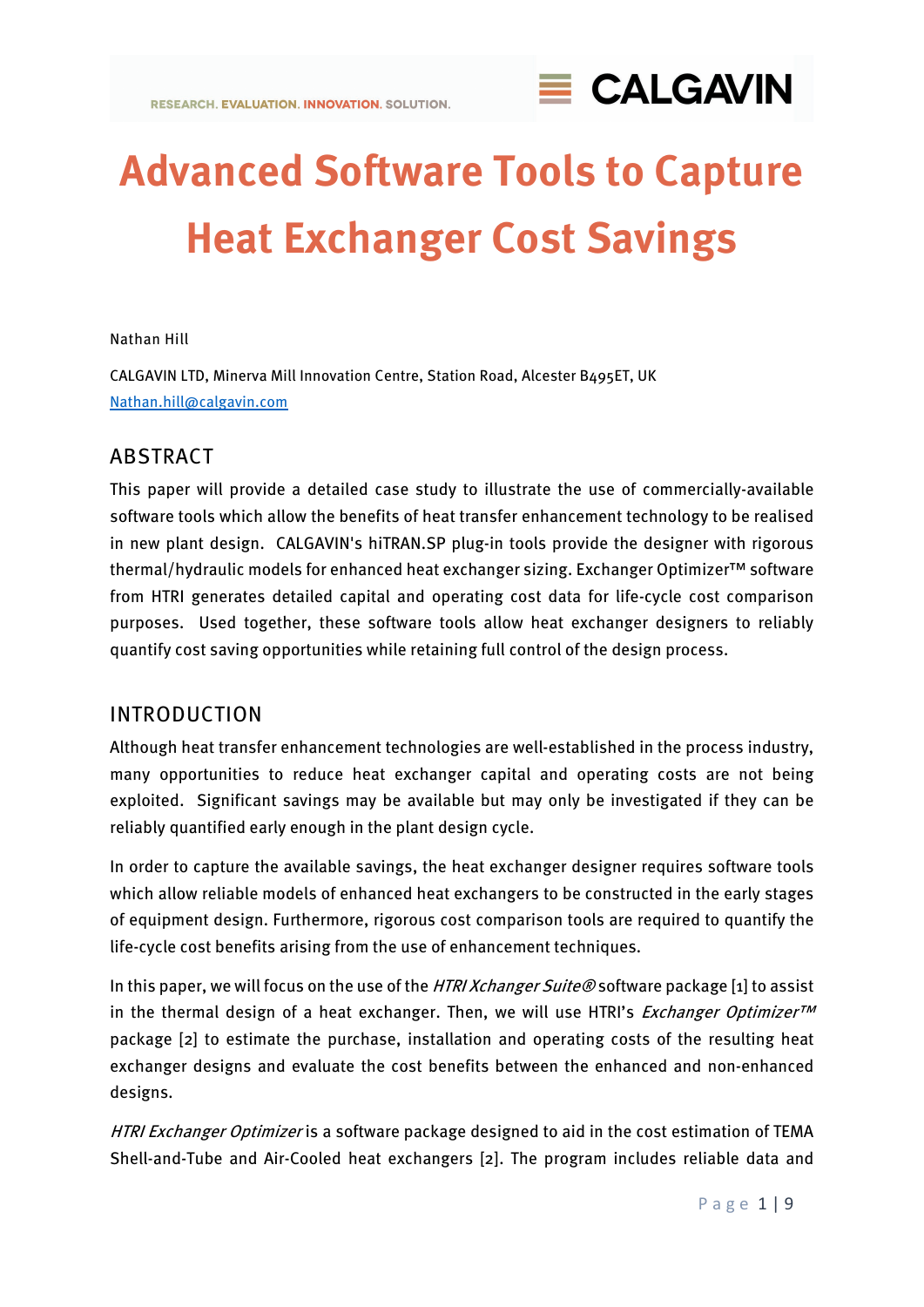

correlations to calculate the material, fabrication, shipping, installation, operation and maintenance costs, among others. This tool can be useful for the heat exchanger designer to calculate an order-of-magnitude cost estimate, compare the life-cycle costs of multiple solutions, or estimate the cost of retrofitting or revamping existing equipment. Therefore, the designer is able to explore potentially cost-effective solutions early on in the design process.

We will also consider the use of CALGAVIN's hiTRAN Thermal Systems technology in the design of a new heat exchanger. This technology is designed to enhance the tube-side heat transfer coefficient, thereby allowing a smaller heat exchanger to perform the required duty. By using CALGAVIN's *hiTRAN.SP* plug-in for *HTRI Xchanger Suite* [3], it is possible to calculate the performance of this technology for tube-side single-phase applications.

# CASE STUDY

# Thermal Design using HTRI Xchanger Suite

### Design Conditions

The objective for this case was to design an air-cooled heat exchanger capable of achieving approximately 23MW of cooling duty for a wax distillate stream. A summary of the process conditions for this heat exchanger is shown in [Table 1,](#page-1-0) below.

| <b>Design Condition</b>            | Value                        |
|------------------------------------|------------------------------|
| Tube-side Fluid                    | Wax distillate               |
| Flow rate                          | $184$ tonne/h                |
| <b>Inlet Temperature</b>           | $295^{\circ}$ C              |
| <b>Required Outlet Temperature</b> | $110^{\circ}$ C              |
| Design Ambient Air Temperature     | $27^{\circ}$ C               |
| Minimum Air Temperature            | $-10^{\circ}$ C              |
| Tube-side Inlet Pressure           | 300 kPa                      |
| Ambient Air Pressure               | 1 atm (om elevation)         |
| Maximum Tube-side Pressure Drop    | 170 kPa                      |
| Tube-side Fouling Factor           | $0.00053$ m <sup>2</sup> K/W |

<span id="page-1-0"></span>Table 1 – Design conditions for a wax distillate air cooler

Additionally, a number of constraints were specified by the end-user, relating to the geometry of the heat exchanger. The tube length was restricted to a maximum of 9.144m (30ft); an even number of tube passes was preferred; and a minimum safety margin of 20% was to be applied, based on the surface area.

In this case there was a further complicating factor, as the wax distillate was found to have a pour point temperature of 46°C. The API 661 standard (ISO 13706:2011) recommends a safety margin of  $14^{\circ}$ C above the pour point [4] is applied to the inside tube surface temperature, to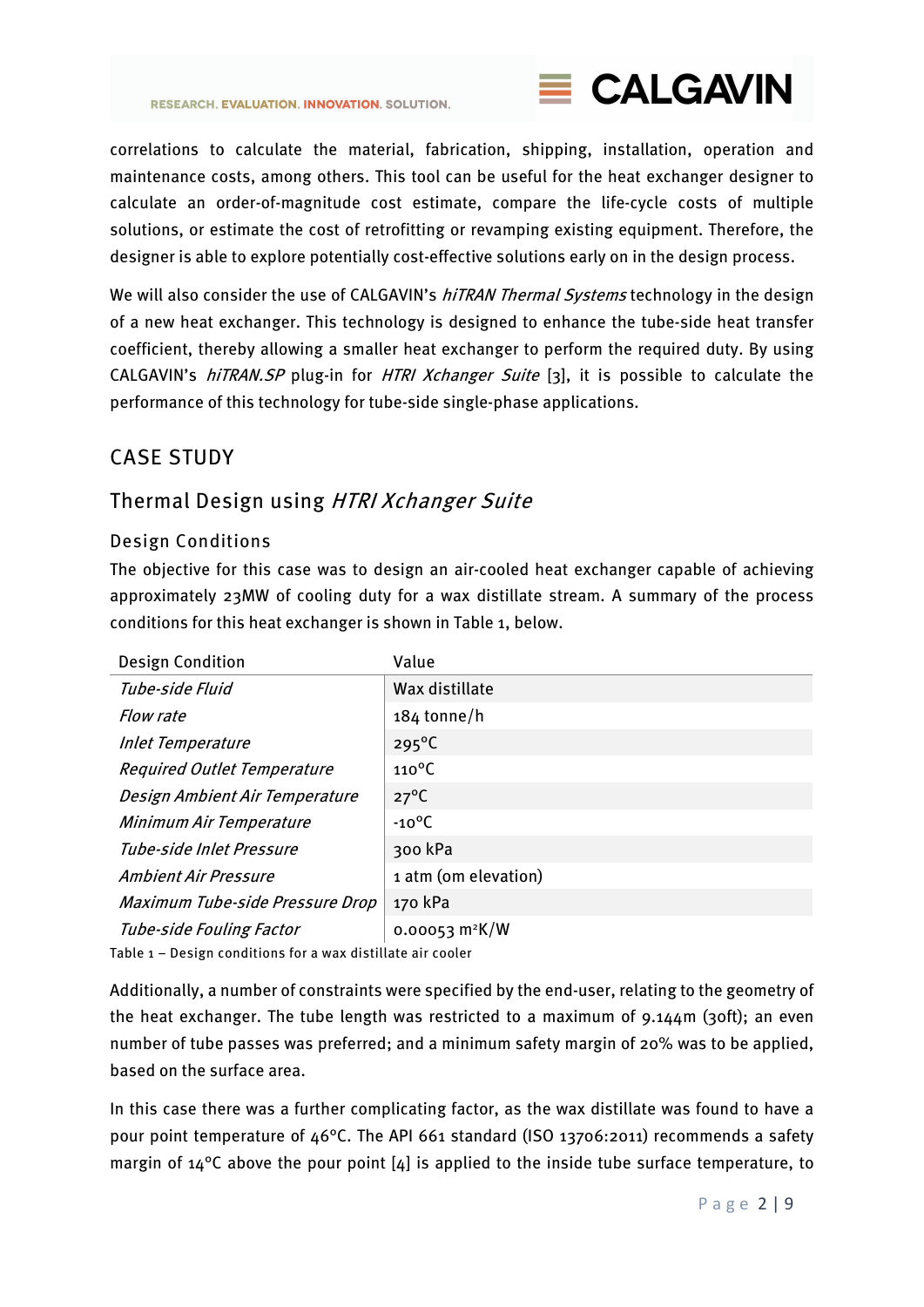

ensure that the fluid does not begin to harden inside the tubes during operation. Therefore, the requirement was added that the minimum surface temperature must be greater than 60°C under all expected operating conditions.

Designing an air-cooled heat exchanger suitable for the above service can prove difficult, as the physical properties of the wax distillate are not favourable for heat transfer – it has a high viscosity (up to 32cP at 60°C), poor thermal conductivity (0.081 W/m-C), and the high pour point. For such cases, this can lead to a large surface area requirement due to the poor tube-side heat transfer rate, and limitations on the tube length and pass arrangement as a result of high frictional pressure drop.

### Designing with Empty Tubes

In order to develop a thermal design for this air-cooled heat exchanger which could achieve the requirements, a design model was created using the Xace component in HTRI Xchanger Suite.

To begin with, the process conditions for the wax distillate and air streams were entered as shown in [Figure 1.](#page-2-0) Additionally, the physical properties of the wax distillate fluid were entered for the full range of temperatures expected within the unit.

| <b>Input Summary</b><br>Ξ.         | <b>Process Conditions</b>       |                       |               |     |                               |        |  |  |
|------------------------------------|---------------------------------|-----------------------|---------------|-----|-------------------------------|--------|--|--|
| <del>景</del> , Process             |                                 |                       | Airside Fluid |     |                               |        |  |  |
| <b>Hot Fluid Properties</b>        | Fluid name                      | <b>Wax Distillate</b> |               | Air |                               |        |  |  |
| Geometry<br>田<br>41<br>Design<br>田 | Phase / Airside flow rate units | All liquid            | $\checkmark$  |     | Face velocity<br>$\checkmark$ |        |  |  |
| Control                            | Flow rate                       | 51.1111               | kg/s          |     | 2.4                           | m/s    |  |  |
|                                    | Altitude (above sea level)      |                       |               |     | $\mathbf{0}$                  | m      |  |  |
|                                    |                                 | Inlet                 | Outlet        |     | Inlet                         | Outlet |  |  |
|                                    | Temperature                     | 295                   | 110           |     | 27                            | c      |  |  |
|                                    | Weight fraction vapor           | 0                     | 0             |     |                               |        |  |  |
|                                    | Pressure reference              | Inlet pressure        |               |     |                               |        |  |  |
|                                    | Pressure                        | 300                   |               | kPa |                               |        |  |  |
|                                    | Allowable pressure drop         | 170                   | kPa           |     |                               | Pa     |  |  |
|                                    | Fouling resistance              | 0.00053               |               |     |                               | m2-K/W |  |  |
|                                    | Fouling layer thickness         |                       |               |     |                               | mm     |  |  |
|                                    | <b>Exchanger duty</b>           |                       |               |     | <b>MegaWatts</b>              |        |  |  |
|                                    | Duty/flow multiplier            |                       |               |     |                               |        |  |  |

<span id="page-2-0"></span>Figure 1 - Process Conditions input screen in HTRI XChanger Suite

Next, the program's 'design mode' feature was used in order to rapidly calculate a large array of different design options. The design mode feature allows certain parameters to be fixed or varied within a defined range. The key parameters were entered to define the limits of the air cooler's design, such as the number of tube rows and passes, the air face velocity, and the tube diameter and length. In addition to these, a number of other design features were fixed in advance, such as the specification of the tube fins, the tube wall thickness and the number of fans per bay.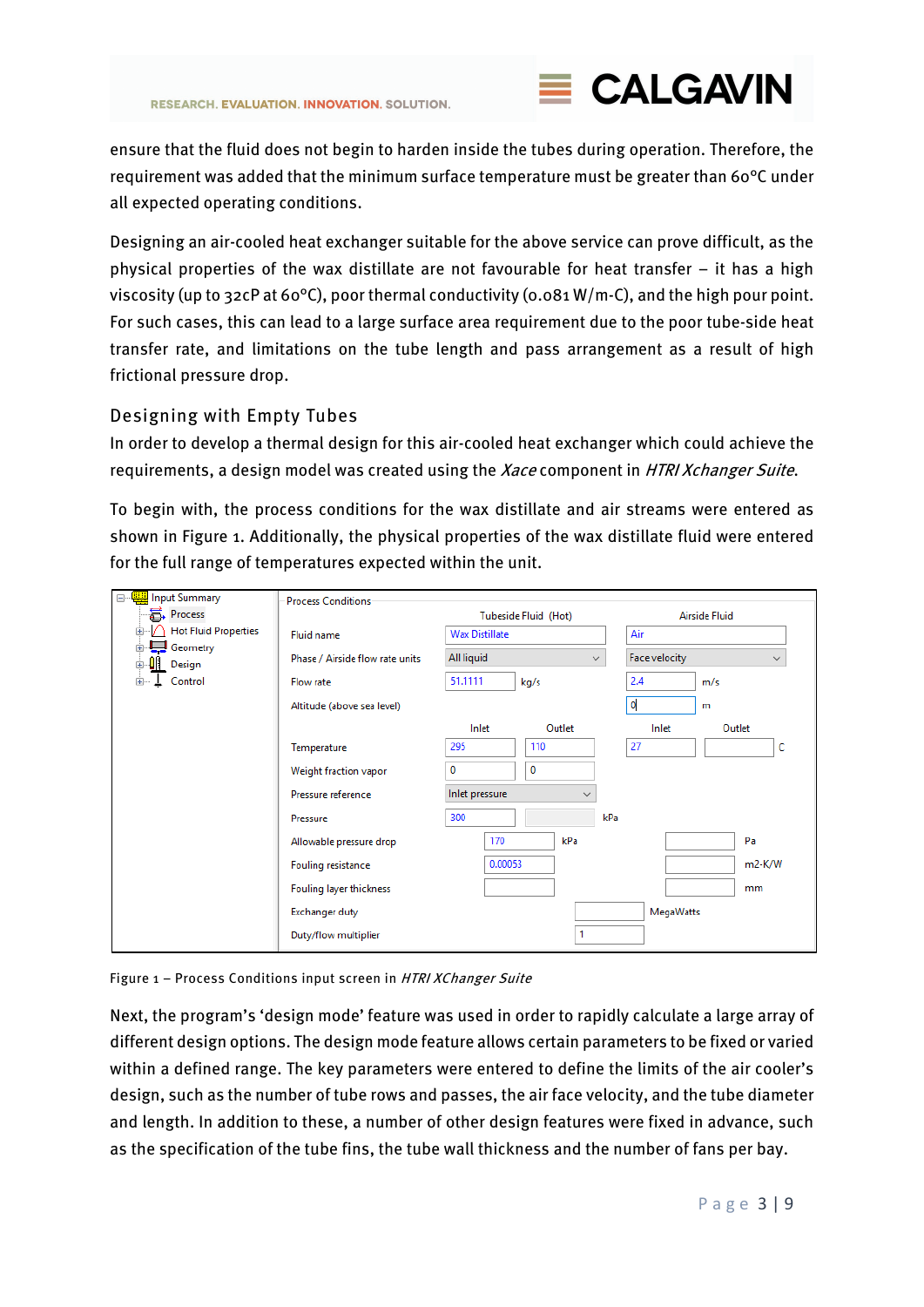

From the resulting range of possible designs, a single option could be identified which best suited the requirements and carried forward to develop a more detailed design. The most suitable design within the limits was found to be an eight-row, eight-pass air cooler with eight bundles in parallel.

However, while the design mode procedure yielded a design which could achieve the specified cooling duty, it was found that the tube-side wall temperatures did not exceed the minimum 60°C even under normal operating conditions. For the condition with the minimum air temperature of -10°C, the wax distillate could be cooled below its pour point in the bottom rows of the unit.

In order to prevent this condition, a co-current pass arrangement was decided, such that the hottest tube-side fluid was in contact with the coldest air and would exceed 60°C under all operating conditions. A co-current flow arrangement was chosen in preference to using a reduced fin density or plain tubes, as neither of these options provided a sufficient increase in the tube wall temperature. However, as co-current flow is less effective, this required an increase in the number of tubes per bundle and the air face velocity. Lastly, variable-speed fans were specified to reduce the air flow during the winter operating condition, compensating for the lower air temperature. A summary of this final empty tube design is shown i[n Table 2.](#page-3-0)

| Parameter                           | Value                                                              |  |  |  |  |  |
|-------------------------------------|--------------------------------------------------------------------|--|--|--|--|--|
| <b>Bays in Parallel</b>             | 8                                                                  |  |  |  |  |  |
| <b>Bundles per Bay</b>              | 1                                                                  |  |  |  |  |  |
| <b>Number of Tubes per Bundle</b>   | 404 (51/50 per odd/even row)                                       |  |  |  |  |  |
| <b>Number of Tube Rows</b>          | 8                                                                  |  |  |  |  |  |
| Number of Tube Passes               | 8                                                                  |  |  |  |  |  |
| <b>Flow Pattern</b>                 | Co-current to crossflow                                            |  |  |  |  |  |
| Tube Length                         | $9.144m(3$ oft)                                                    |  |  |  |  |  |
| Tube Size                           | 25.4mm OD x 2.77mm thick, carbon steel                             |  |  |  |  |  |
| <b>Tube Fin Geometry</b>            | 57.15mm OD x 0.4mm base thickness, extruded Aluminium,             |  |  |  |  |  |
|                                     | $394$ fin/m                                                        |  |  |  |  |  |
| Fans                                | 2 x 2.689m Diameter                                                |  |  |  |  |  |
| Air-side<br>Velocity<br><i>Face</i> | 2.4 <sup>m</sup> /s                                                |  |  |  |  |  |
| (Standard)                          |                                                                    |  |  |  |  |  |
| <b>Heat Transfer Coefficients</b>   | 141W/m <sup>2</sup> K (Tube-side); 44W/m <sup>2</sup> K (Air-side) |  |  |  |  |  |
| Total Finned Surface Area           | 49668m <sup>2</sup>                                                |  |  |  |  |  |

<span id="page-3-0"></span>Table 2 – Summary of air cooler design with empty tubes

### Designing with hiTRAN Thermal Systems

While the previously-described design achieved the heat transfer, pressure drop and geometry requirements, as anticipated the required surface area was very large. Therefore, it could be expected that such design would have significant plot space requirement, as well as a high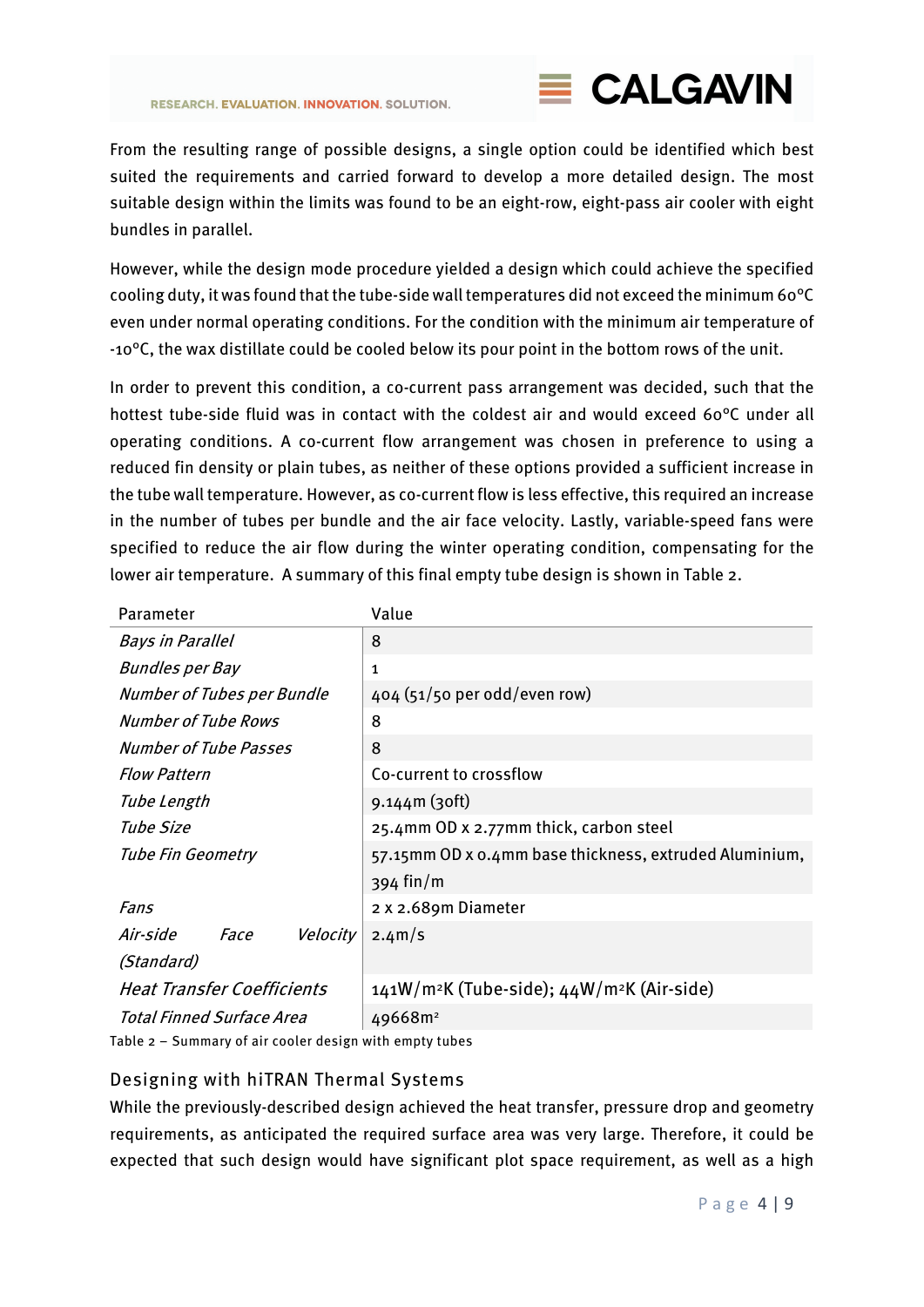

capital cost. At this point, the heat exchanger designer may find it useful to consider using technologies to enhance the heat transfer performance.

Heat transfer enhancement had already been applied to the air-side of this heat exchanger, in the form of finned tubes to increase the outside surface area. However, by comparing the relative heat transfer coefficients, it was clear that the tube-side thermal resistance was by far the limiting factor affecting the design of this unit.

Further examination of the calculation results revealed that the high viscosity of the wax distillate fluid led to laminar flow conditions occurring. It is established that laminar flow is not an effective condition for heat transfer [5], therefore using tube-side enhancement technology – such as hiTRAN Thermal Systems – would likely yield a significant benefit. The mechanism by which hiTRAN enhances the tube-side heat transfer is beyond the scope of this paper [6], however it is generally found to significantly increase the heat transfer coefficients for laminar and transitional flow conditions.

CALGAVIN's hiTRAN. SP plug-in for HTRI Xchanger Suite allows the heat exchanger designer to calculate the tube-side heat transfer coefficient of a heat exchanger equipped with hiTRAN Thermal Systems. Using this plug-in, the heat exchanger design was recalculated with the hiTRAN elements installed, and a 300% increase in overall performance was observed. From this point, the size of the unit could be reduced – within the geometry constraints already established – until the required 20% over-design safety margin was achieved. [Table 3](#page-5-0) below summarises the heat exchanger design that was achieved after considering the installation of hiTRAN.

| Parameter                         | Value                                                               |  |  |  |  |  |
|-----------------------------------|---------------------------------------------------------------------|--|--|--|--|--|
| <b>Bays in Parallel</b>           | 3                                                                   |  |  |  |  |  |
| <b>Bundles per Bay</b>            | 1                                                                   |  |  |  |  |  |
| <b>Number of Tubes per Bundle</b> | 309 (52/51 per odd/even row)                                        |  |  |  |  |  |
| <b>Number of Tube Rows</b>        | 6                                                                   |  |  |  |  |  |
| <b>Number of Tube Passes</b>      | $\overline{2}$                                                      |  |  |  |  |  |
| <b>Flow Pattern</b>               | Counter-current to crossflow                                        |  |  |  |  |  |
| Tube Length                       | $9.144m(3$ oft)                                                     |  |  |  |  |  |
| Tube Size                         | 25.4mm OD x 2.77mm thick, carbon steel                              |  |  |  |  |  |
| Tube Fin Geometry                 | 57.15mm OD x 0.4mm base thickness, extruded Aluminium,              |  |  |  |  |  |
|                                   | $394$ fin/m, with 197 fin/m for the bottom two rows                 |  |  |  |  |  |
| Fans                              | 2 x 2.715m Diameter                                                 |  |  |  |  |  |
| Face<br>Velocity<br>Air-side      | $2.6 \,\mathrm{m/s}$                                                |  |  |  |  |  |
| (Standard)                        |                                                                     |  |  |  |  |  |
| <b>Heat Transfer Coefficients</b> | 1306W/m <sup>2</sup> K (Tube-side); 42W/m <sup>2</sup> K (Air-side) |  |  |  |  |  |
| Total Finned Surface Area         | 12016m <sup>2</sup>                                                 |  |  |  |  |  |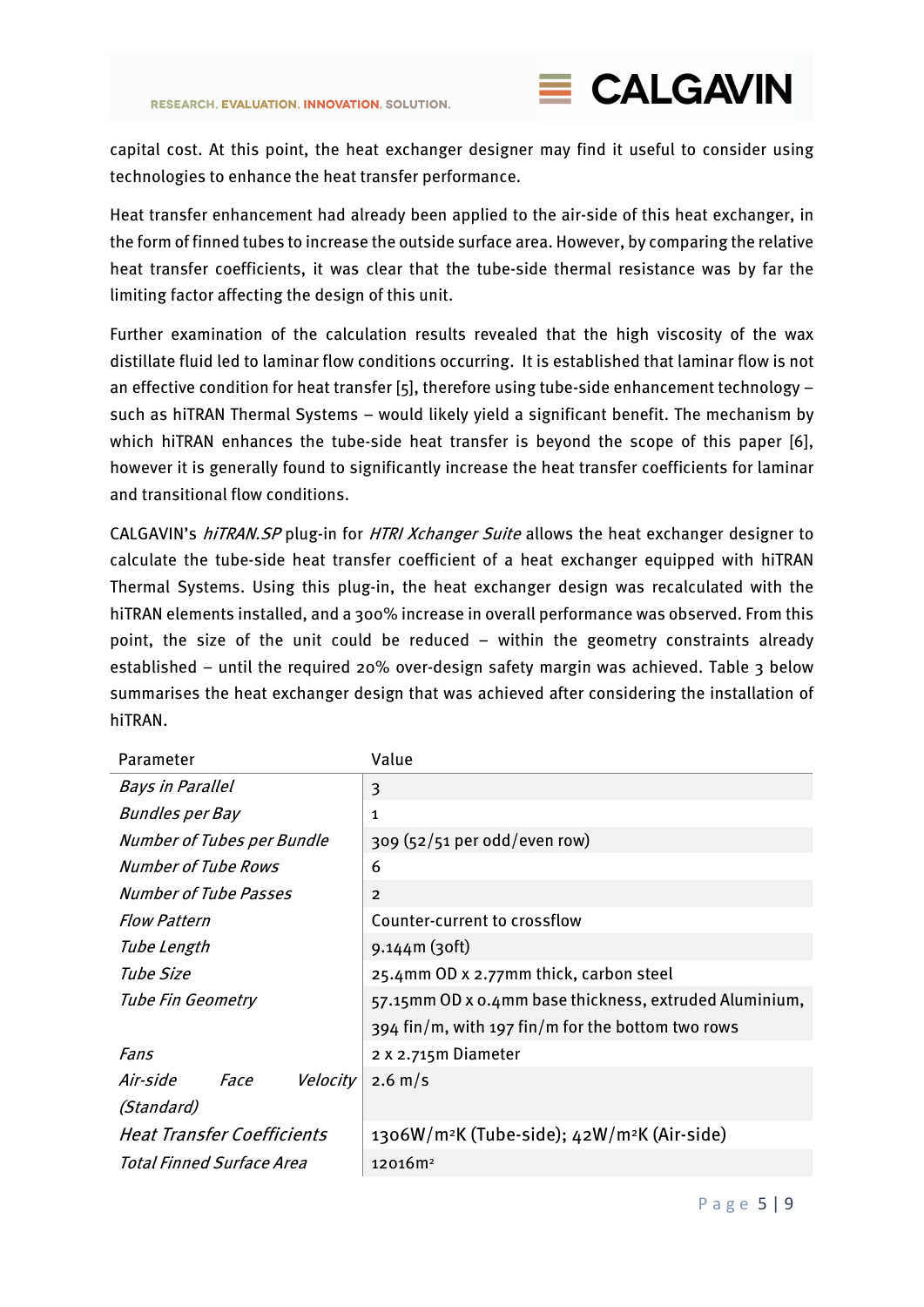

#### <span id="page-5-0"></span>Table 3 – Summary of air cooler design with hiTRAN enhancement

The significantly increased tube-side heat transfer with the hiTRAN elements installed allowed for a correspondingly large reduction in the surface area requirement. Furthermore, this also led to an increase in the calculated tube wall temperatures, allowing a more efficient counter-current pass arrangement to be considered. Additionally, the fin density on the lowest two tube rows was reduced in order to decrease the air-side heat transfer coefficient, therefore increasing the inside tube wall temperature.

## Capital Cost Evaluation using HTRI Exchanger Optimizer

Once the empty tube and hiTRAN-enhanced designs has been completed, the *Exchanger* Optimizer program was used to demonstrate the potential cost savings by choosing a hiTRANenhanced design over the empty tube option.

First, as the design phase was completed using *Xchanger Suite*, the key information from design files could be directly imported into the *Exchanger Optimizer* program, as shown i[n Figure 2.](#page-6-0) With the geometries of both design options specified, a common basis for the comparison of the fabrication and installation costs was set: it was assumed that the unit would be fabricated and installed in Europe, with all prices reported in Euro. The program could then estimate the costs by using typical material, labour and shipping rates for different regions, although these values can be specified if the designer has more accurate or specific information available.

To estimate the operating costs, the *Exchanger Optimizer* provides the ability to specify the costs of the utilities required to operate the heat exchanger, as well as costs associated with the maintenance of the unit. In this case, the fan motor power calculated in *Xchanger Suite* was combined with the default cost per unit of power in Europe, evaluated over a period of ten years. It was assumed that the fans would always be operating at the full design power; reduced power operation during the winter condition was not evaluated. Similarly, maintenance costs considered outside the scope of this analysis.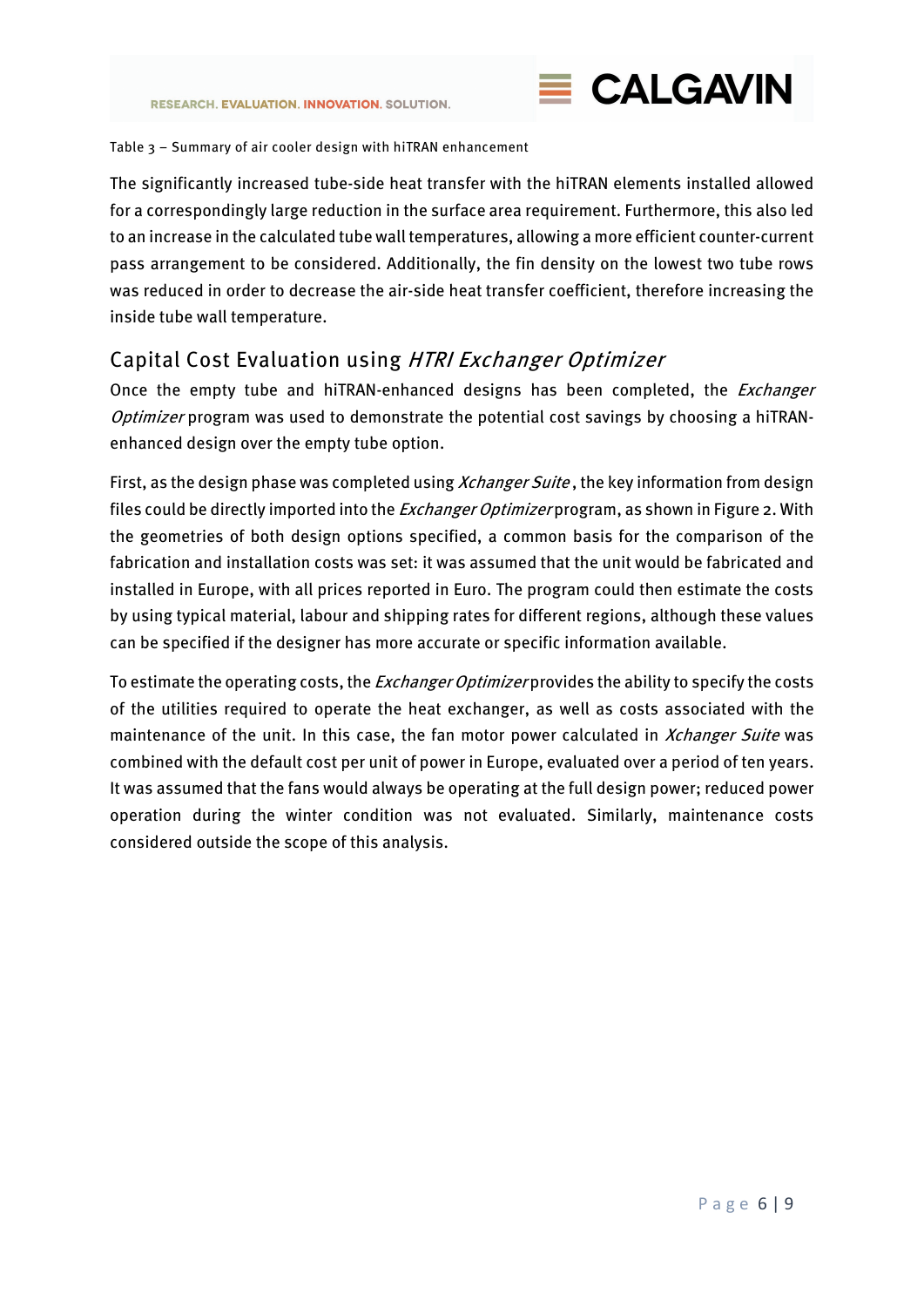**RESEARCH. EVALUATION. INNOVATION. SOLUTION.** 



|                                     | <b>Heat Exchangers</b> |                         |                          |                              |                           | 嚢<br>≺                | Empty Tube Rating Revised X                        |                          | <b>Example 15</b> https://www.pating.Revised |                |                     |                          |           |
|-------------------------------------|------------------------|-------------------------|--------------------------|------------------------------|---------------------------|-----------------------|----------------------------------------------------|--------------------------|----------------------------------------------|----------------|---------------------|--------------------------|-----------|
|                                     |                        |                         |                          |                              |                           |                       | $\overline{a}$ Input                               | Description              |                                              |                |                     |                          |           |
| Item                                |                        | $\blacktriangle$ Option | Purchase<br>$(1000$ EUR) | Installation<br>$(1000$ EUR) | Operating<br>$(1000$ EUR) | Total<br>$(1000$ EUR) | Heat Exchanger                                     | Bare area / bay          | 294.8                                        | m <sup>2</sup> | Bays                | 8<br>$\vee$              |           |
| Empty Tube Rating<br><b>Revised</b> |                        | Click to<br>edit        | 996.5                    | 977.2                        | 691.1                     | 2,664.7               | $\boxed{\smile}$ Nozzles / Options                 | Bay width                | 3.144                                        | m              | Bundles / bay       | $\checkmark$<br>1        |           |
| hiTRAN Rating Revised               |                        | Click to<br>edit        | 395.4                    | 393.4                        | 248.9                     | 1,037.7               | $\boxed{\smile}$ Installation                      | Fans per bay             | $\checkmark$<br>$\overline{2}$               |                | Fan diameter        | 2.689                    | $\vee$ m  |
|                                     |                        |                         |                          |                              |                           |                       | $\boxed{\smile}$ Operation                         | Motor power              | 10.4                                         | $\lor\,$ kW    |                     |                          |           |
|                                     |                        |                         |                          |                              |                           |                       | <b>A</b> Results                                   | <b>Bundle</b>            |                                              |                |                     |                          |           |
|                                     |                        |                         |                          |                              |                           |                       | <b>C</b> Messages                                  | Tube OD                  | 25.4                                         | $\times$ mm    | Tube length         | 9.144                    | $\vee$ m  |
|                                     |                        |                         |                          |                              |                           |                       | $\mathcal{A}$ $\overline{\mathcal{A}}$ Fabrication | <b>Tube rows</b>         | 8<br>$\vee$                                  |                | Tube thickness 2.77 |                          | $\vee$ mm |
|                                     |                        |                         |                          |                              |                           |                       | <b>Cost Chart</b>                                  | Tube count               | 404                                          |                | Tube pitch          | 60.3301                  | mm        |
|                                     |                        |                         |                          |                              |                           |                       | ⊿ 틂<br>Installation                                | Tube type                | $\vee$<br>High Fin                           |                | High fin type       | Extruded<br>$\checkmark$ |           |
|                                     |                        |                         |                          |                              |                           |                       | <b>Cost Chart</b>                                  | Fin density              | 393.9999                                     | fins/m         | Fin height          | 15.875                   | $\vee$ mm |
|                                     |                        |                         |                          |                              |                           |                       | 圓<br>Operation                                     | Tube insert              | $\vee$<br>None                               |                |                     |                          |           |
|                                     |                        |                         |                          |                              |                           |                       |                                                    | <b>Design Conditions</b> |                                              |                |                     |                          |           |
|                                     |                        |                         |                          |                              |                           |                       |                                                    | Pressure                 | 13.8                                         | barG           | Temperature 316     |                          | PC.       |
|                                     |                        |                         |                          |                              |                           |                       |                                                    | Materials                |                                              |                |                     |                          |           |
|                                     |                        |                         |                          |                              |                           |                       |                                                    |                          | Material                                     | Product form   |                     |                          |           |
|                                     |                        |                         |                          |                              |                           |                       |                                                    | Tubes                    | $\checkmark$<br>Carbon Steel                 | Seamless       | $\vee$              |                          |           |
|                                     |                        |                         |                          |                              |                           |                       |                                                    | <b>Header</b> box        | <b>Carbon Steel</b><br>$\checkmark$          |                |                     |                          |           |

<span id="page-6-0"></span>Figure 2 – Heat exchanger design input screen in HTRI Exchanger Optimizer

Lastly, for the hiTRAN-enhanced option, the price of the hiTRAN tube inserts was included in the purchase cost of the tube bundle. For other forms of tube-side enhancement technology, it is possible for the heat exchanger designer to specify the price per unit length for the tube inserts – for example, based on a quotation from the supplier or from previous experience. The Exchanger Optimizer also makes a correction to account for the additional labour costs required to install tube inserts.

The calculations provided a detailed, itemised breakdown of the various components which make up the total costs of the two design options. A summary of the total purchase, installation and ten-year operating costs for these options is presented i[n Figure 3](#page-6-1) below.



<span id="page-6-1"></span>Figure 3 – Comparison of costs between empty-tube and hiTRAN-enhanced designs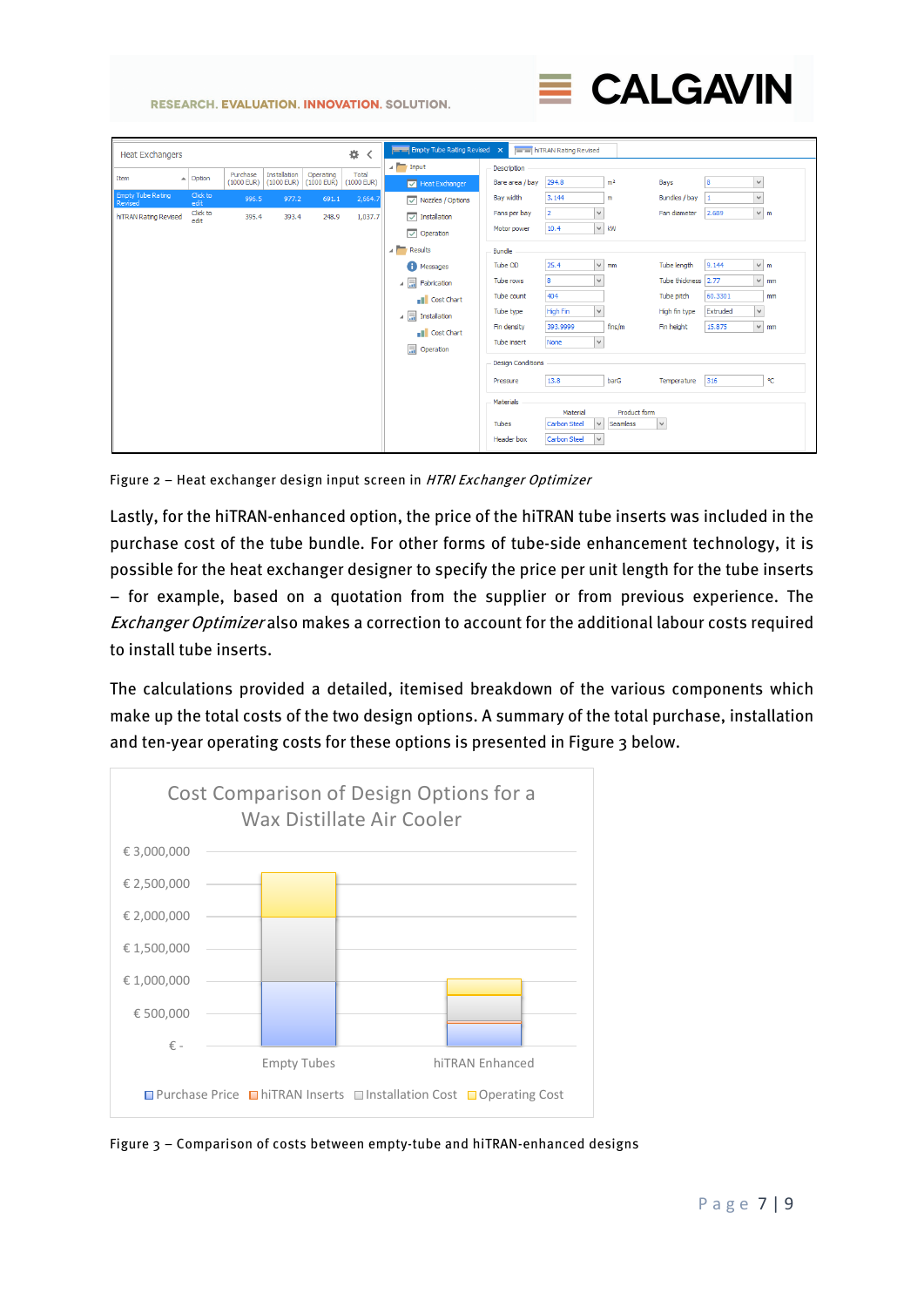

As could be anticipated from the difference in size, the heat exchanger design with the tube-side hiTRAN enhancement has significantly lower costs than the empty tube alternative. In this case, the total costs – including the ten-year operating costs – would have been approximately the same as the purchase price alone of an empty tube unit. Furthermore, the additional cost of the hiTRAN inserts made up a relatively small fraction of the total cost of the enhanced unit.

## CONCLUSION

Through using a combination of HTRI Xchanger Suite, CALGAVIN's hiTRAN. SP plug-in and HTRI **Exchanger Optimizer, it was possible to develop and optimise a heat exchanger design to** provide a certain cooling duty for a wax distillate stream. This design was optimised by calculating the effect of tube-side heat transfer enhancement, and the capital cost savings which could be obtained were estimated.

As demonstrated in this case, the hiTRAN.SP plug-in allows the heat exchanger designer to evaluate the technical suitability of CALGAVIN's hiTRAN technology for a given application. The plug-in allows the designer to calculate the heat transfer enhancement possible for a given pressure drop, and further optimise to specify a smaller heat exchanger that can perform the required duty.

The *Exchanger Optimizer* program was used to demonstrate the financial benefits of using hiTRAN technology in a new wax distillate cooler design. The example presented here shows how this tool can be used to provide a reasonable order-of-magnitude cost estimate, and relatively compare the capital costs of different design options. However, the *Exchanger Optimizer* can be more generally useful to the heat transfer engineer. By providing realistic estimates of the capital and life-cycle costs of a given heat exchanger design, the program gives the ability to compare multiple, technically suitable solutions from a financial perspective. This could range from comparing different configurations of the same basic heat exchanger design (such as presented in this case); evaluating the life-cycle costs from using different heating and cooling utilities (for example, comparing air-cooling against water cooling or hot oil to condensing steam); to determining whether retrofitting or replacing existing units would be most costeffective.

An advantage of the above tools is that they are available for the heat exchanger designer to use independently, affording the ability to evaluate many different alternatives from technical and financial perspectives. Therefore, this avoids the necessity to rely upon third-parties to provide information such as thermal performance data, equipment designs and material quotations for each case to be evaluated. As a result, the designer is able to retain full control of the design process to find an optimal solution.